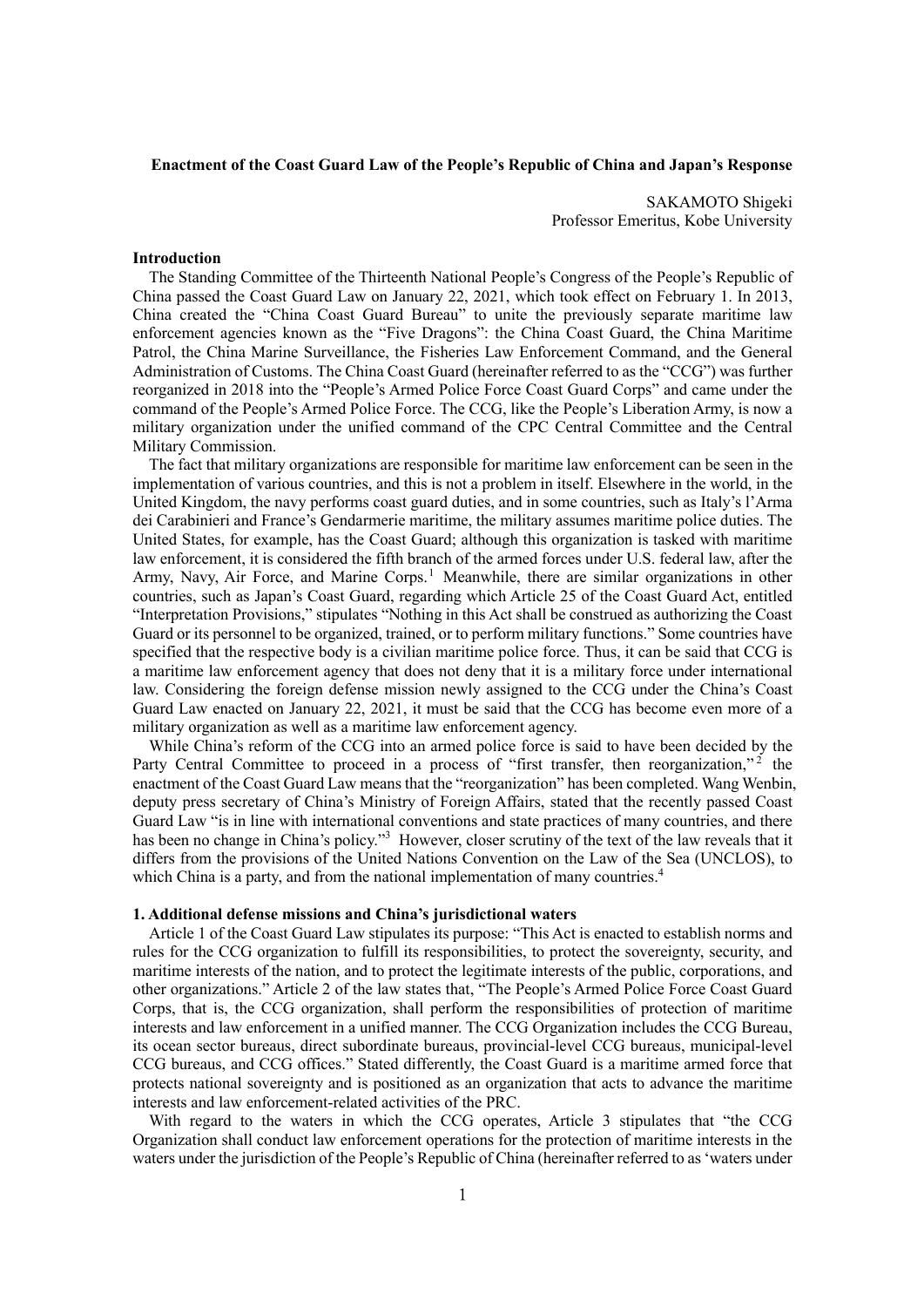PRC jurisdiction') and in the airspace above the waters under PRC jurisdiction." Under the UNCLOS, the waters under the jurisdiction of a state are the internal water, territorial water, contiguous zone, exclusive economic zone, and water of the continental shelf (including the extended continental shelf). However, China is claiming the nine-dash line as a historical right in the South China Sea. Article 14 of the Exclusive Economic Zone and Continental Shelf Law (1998), China's domestic law, stipulates that, "the provisions of this Law shall not affect the historical rights of the People's Republic of China" and recognizes the existence of waters over which China exercises jurisdiction other than the exclusive economic zone and continental shelf. Article 2 of the "Regulations on the Protection and Utilization Management of Uninhabited Islands" (2003) stipulates that it "shall apply to activities for the protection and utilization of uninhabited islands in the internal waters, territorial seas, exclusive economic zones, continental shelf, and other jurisdictional waters of the People's Republic of China" and adds historical waters other than those recognized by the UNCLOS in the phrase "other jurisdictional waters" as waters under PRC jurisdiction.<sup>5</sup>

However, the 2016 South China Sea Arbitration Award "concludes that China's claim to historical rights to the living and nonliving resources within the 'nine-dash line' is incompatible with the Convention to the extent that it exceeds the limits of China's maritime zones as provided for by the Convention" (Paragraph 261), and "Accordingly upon China's accession to the Convention and its entry into force , any historical rights that China may have had to the living or nonliving resources within the 'nine-dash line' were superseded, as a matter of law and as between the Philippines and China by the limits of the maritime zones provided for by the Convention" (Paragraph 262).<sup>6</sup> However, China refuses to implement this judgment, calling it illegal and invalid.

The new CCG Law still uses the phrase "waters under PRC jurisdiction " and clearly states that the CCG will conduct law enforcement operations to protect maritime rights and interests in waters over which it originally could not exercise jurisdiction under the UNCLOS (waters within the nine-dash line in the South China Sea). Conflicts with Vietnam and the Philippines in the South China Sea seem inevitable. Although China has exercised its legislative jurisdiction and established territorial waters around the Senkaku Islands, which are Japanese territory, based on the "Territorial Waters and Contiguous Zone Law" of 1992, it is now guaranteed under Chinese domestic law that China can claim the waters as Chinese territorial waters or "waters under PCR jurisdiction" and exercise enforcement jurisdiction over Japan.

A further article in the CCG Law that should not be overlooked is Article 83, which stipulates that "the Coast Guard Bureau shall carry out defense operations and other missions in accordance with the 'National Defense Law of the People's Republic of China, the People's Armed Police Law of the People's Republic of China, and other relevant laws, military regulations, and orders of the Central Military Commission.'" Thus, the CCG is described as an organization with dual functions: the function of a navy conducting defensive operations in waters under its jurisdiction (military activities) and the function of a maritime law enforcement agency (law enforcement activities).<sup>7</sup> This same law has transformed the CCG into an organization with a foreign defense mission.

Such cooperation between the CCG and the Chinese Navy has already begun, and in July 2020, a joint exercise was held between the CCG and the Chinese Navy on Woody Island (Yongxing Island) in the Paracel Islands. In this exercise, the Chinese Navy's Type 071 landing craft and other vessels participated, and CCG troops supported by the Navy landed on the island and trained to subdue resisting civilians. An explanation was issued that the exercise was not intended to be an attack on the armed forces of another country.<sup>8</sup>

# **2. The impact of the CCG Law on the Senkaku Islands Dispute**

Article 12 of the CCG Law states the responsibilities of the CCG

Organization as follows: "(1) In the waters under PCRjurisdiction, the CCG Organization shall patrol and keep vigilance, provide on-duty security for guarding key islands and reefs, manage and protect maritime boundaries, and prevent, restrain, and eliminate acts that threaten the sovereignty, security, and maritime interests of the nation; (2) to take charge of the safety and security of key maritime targets and major activities, and to take necessary measures to protect the security of guarding key islands and reefs, as well as artificial islands, facilities, and structures in the exclusive economic zone and continental shelf." Article 20 stipulates, "In the event that foreign organizations or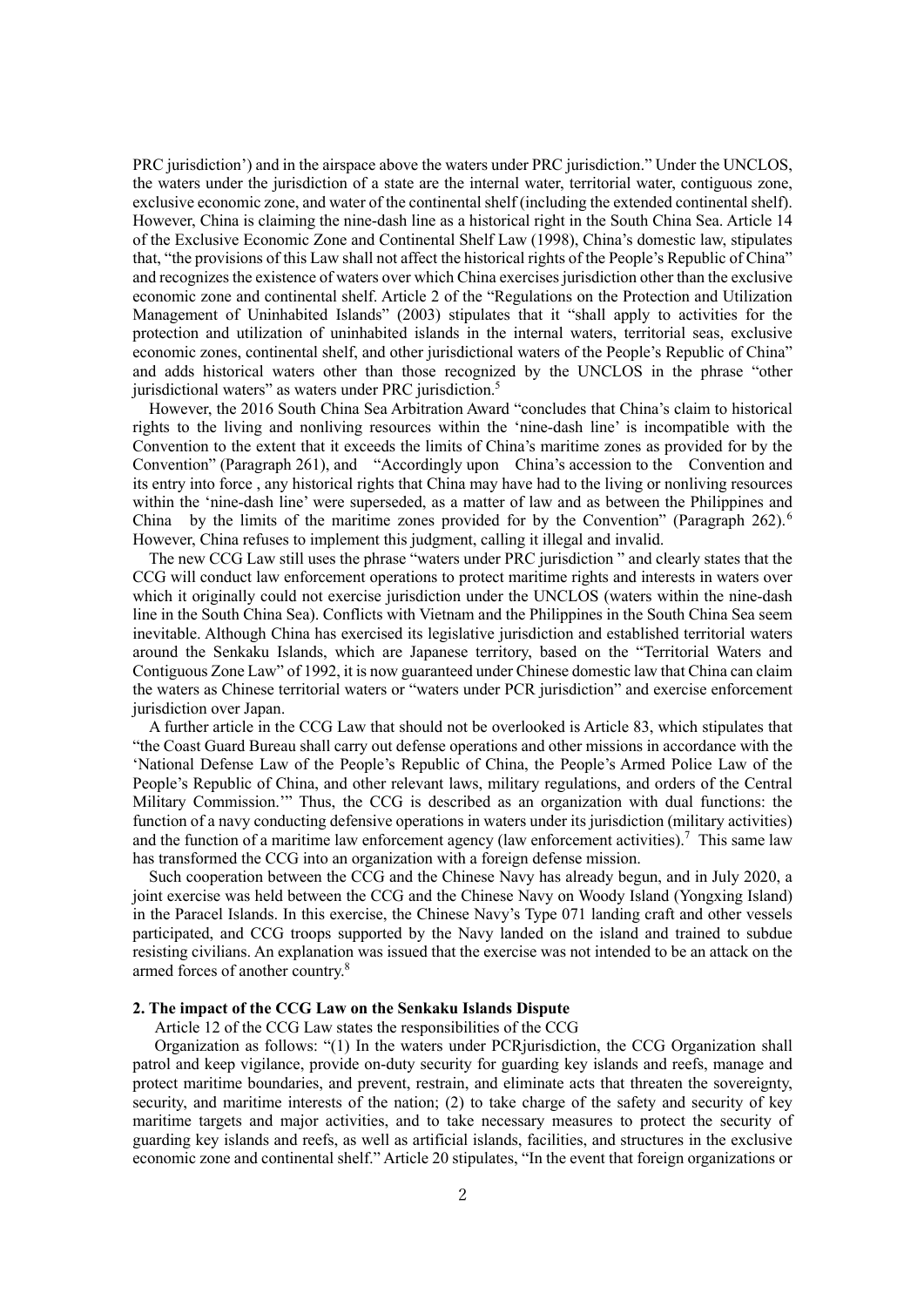individuals construct buildings or structures or install various types of fixed or floating devices in the waters and islands under PCR jurisdiction without the permission of the competent authorities of PCR, the CCG Bureau shall have the right to order the suspension or timely improvement of the illegal activities. In the case of refusal to stop illegal activities or refusal to remedy them within the time limit, the CCG Organization may, when necessary, carry out enforcement actions in accordance with the law"

With the increasing movement of Chinese government vessels in the proximity of the Senkaku Islands, if Japan abandons its current policy of empty islands, and develops ports, builds facilities where civil servants are stationed, and engages in other measures to strengthen its effective control of the islands, the CCG will have established ground rules for intervening under its domestic law.

### **3. The CCG Law lowers hurdles for the use of force**

Furthermore, Article 22 of the Coast Guard Law states, "When the sovereignty, sovereign rights, and jurisdiction of a State are confronted with an imminent danger of unlawful infringement or unlawful violation by foreign organizations and individuals at sea, the CCG Organization shall have the right, in accordance with this Law and other laws or regulations, to take all necessary measures, including the use of weapons, to control the infringement and eliminate the danger at the scene." In addition, Article 46 stipulates that "CCG personnel may use suppression equipment or other equipment and tools in the field if any of the following situations occur..."; however, it includes the provisions:  $(2)$  when a vessel is deported or forcibly detached in accordance with the law, and (3) when CCG personnel encounter obstacles or obstructions in the course of performing their duties in accordance with the law." Article 49 stipulates that "CCG personnel may use weapons in accordance with the law, and may engage in use of force directly if warnings are not issued timely or if there is a possibility of further serious harm after such warnings have been issued."

To date, the CCG's use of weapons has been conducted in accordance with Articles 10 and 11 of the People's Police Law, Articles 2, 4, and 9–11 of the People's Police Regulations on Security Equipment and Use of Weapons, and Article 9 of the Regulations on Maritime Law Enforcement Activities of Public Security Organizations.<sup>9</sup> The regulations state, "Law enforcement personnel on CCG vessels may fire only when necessary. When firing shots, a verbal warning or a warning to fire must generally be issued first. Personnel shall not fire unnecessarily and shall not shoot at the vessel under investigation unnecessarily. The use of weapons should be limited to subduing the other party."<sup>10</sup>

In comparison, Article 22 of the CCG Law expands the scope of the use of weapons to include foreign organizations, and Articles 46 and 49 of the same law can be read as provisions that allow for more aggressive use of weapons. Article 19 does not exclude the possibility that a Chinese government vessel, which calls the waters around the Senkaku Islands its own territorial waters under its sovereignty and makes pursuit of Japanese fishing vessels, may use weapons, although there is a requirement in Article 19 for "unlawful infringement of individuals" as well as "in the face of imminent danger." In addition, the provision in Article 46, Item 3, "In the event that CCG personnel encounter obstacles or obstructions in the course of carrying out their duties in accordance with the law," means that when a Japanese Coast Guard patrol vessel interrupts a Chinese government vessel's pursuit of a Japanese fishing boat in the waters surrounding the Senkakus, the possibility of the use of weapons by the Chinese government vessel is not excluded as an "act of obstruction" under CCG Law. It is necessary for Japan to be prepared to respond to these new developments by China.

However, in the case of private vessels such as fishing boats, the International Tribunal for the Law of the Sea (ITLOS), in its ruling on the "Saiga" case, stated the following three requirements: (1) the use of weapons must be avoided as much as possible, (2) the use of weapons must not exceed the limit of necessity and must be reasonable, and (3) the use of weapons must not endanger human life. Thus, if a Chinese government vessel were to respond to a Japanese fishing vessel in a manner differing from these three requirements,<sup>11</sup> it would be a violation of international law.

The background to the creation of these CCG Law provisions is that at an important Party meeting on the "rule of law" held in Beijing on November 16 and 17, 2020, Chinese President Xi Jinping stated that in order to protect sovereignty and security interests, "we must wage a comprehensive struggle using legislative, law enforcement, judicial, and other means. China must accelerate the strategic deployment of the rule of law in foreign affairs."<sup>12</sup> In the future, China is expected to accelerate its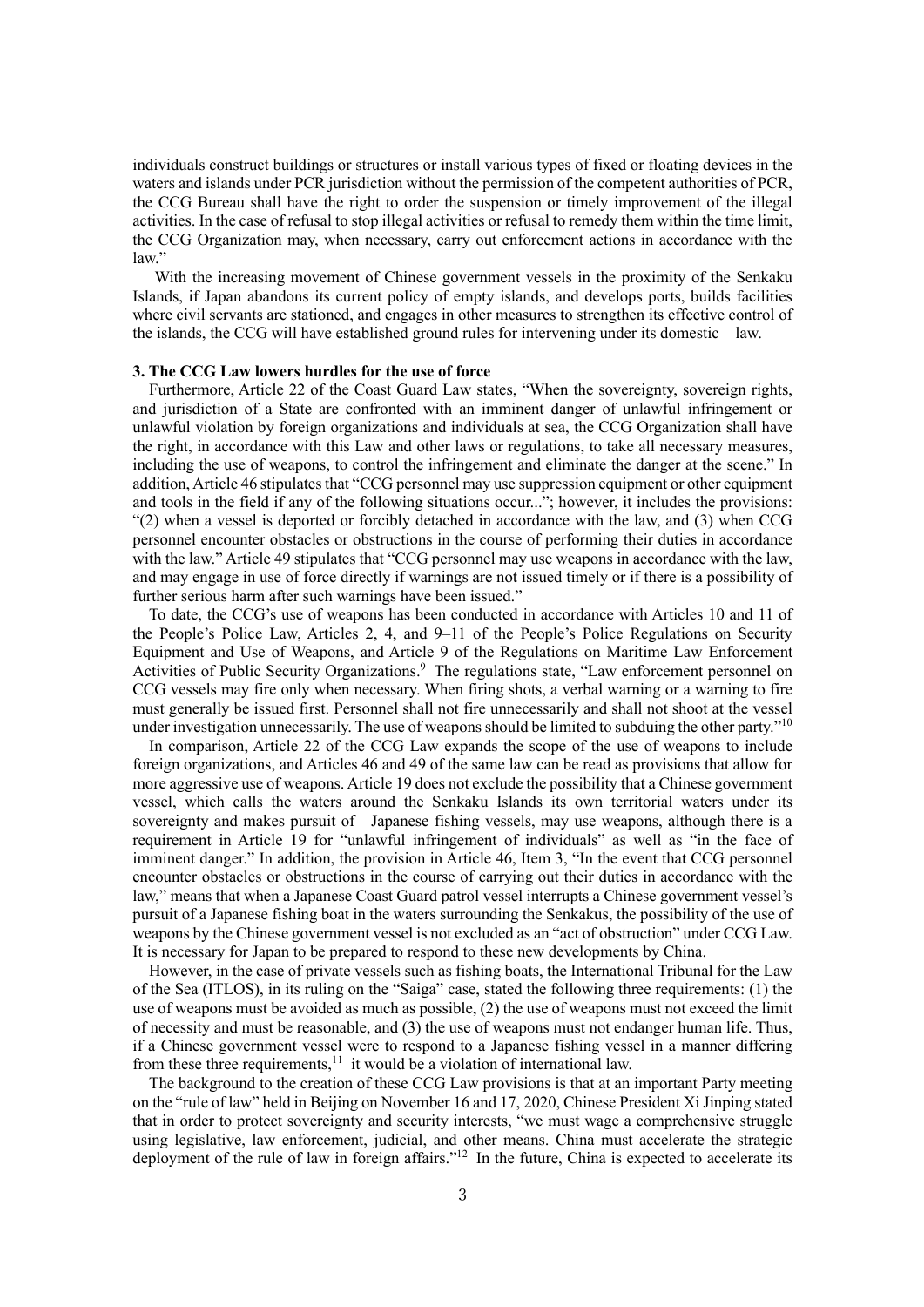strategy to develop laws in line with its own claims and to counter the United States, Japan, and other countries.

# **4. Legal status of the Japan Coast Guard in emergencies**

With regard to the Japan Coast Guard patrol vessels confronting the China Coast Guard, which have been assigned defense missions under the CCG Law, the situation may be the same as in the past during normal times, but there are some points that should be kept in mind during emergencies.

According to Article 80, Paragraph 1 of the Self-Defense Forces Act, in the event of a defense deployment based on Article 76, Paragraph 1 or a security deployment based on Article 78, Paragraph 1, the Prime Minister "may bring all or part of the Japan Coast Guard under the control of the Minister of Defense if deemed specially necessary." In addition, Paragraph 2 of the same article stipulates that in such cases, "the Minister of Defense shall command the Coast Guard in accordance with the provisions of a Cabinet Order."

Being under the command of the Minister of Defense is not the same as stated in Article 43, Paragraph 3 of Additional Protocol I to the Geneva Conventions: "Whenever a Party to a conflict incorporates a paramilitary or armed law enforcement agencies into its armed forces." If they are placed under the command of the Minister of Defense but are allowed to concentrate on maritime police duties as before, they can be considered non-military. This means that the legal status of the Japan Coast Guard patrol vessels and the nature of their activities will change depending on what missions the Minister of Defense assigns to the Japan Coast Guard under his command. Therefore, Article 103 of the Self-Defense Forces Law Enforcement Order stipulates that "the Minister of Defense's command of all or part of the Japan Coast Guard under the provisions of Article 80, Paragraph 2 of the Act shall be given to the Commandant of the Japan Coast Guard."

As required by Article 6 of the Hague Convention VII of 1907 (Convention relating to the Conversion of Merchant Ships into WarShips), which has become customary international law, the conversion of a non-warship vessel, including auxiliary vessels, to a warship would require a "fasttrack" "entry in the list of war-ship" procedure. In such a case, it may be necessary to take measures under Article 80, Paragraph 1 of the Self-Defense Forces Act and report the incident under the Additional Protocol I to the Geneva Conventions, to which Japan is a party. If the Coast Guard exercises its right of belligerency without reporting the incident, it would be a violation of international law. This point should be kept in mind in the event of an unforeseen incident and its subsequent development between the maritime police agencies of the two countries.

#### **5. Conclusion**

With the enactment of the CCG Law, if Chinese government vessels (CCG vessels) take a more aggressive stance toward "maintenance of rights and interests and law enforcement" (Article 2), the possibility of collisions with Japan Coast Guard patrol vessels is expected to increase further. In addition, if Chinese state vessels become more heavily armed due to the addition of defensive preparations in conjunction with their Coast-Guard-related functions (Article 83), the Japan Coast Guard may not be able to adapt to such changes. At such time, Japan could consider issuing a maritime security action under Article 82 of the Self-Defense Forces Actw. However, even if a Japan Maritime Self-Defense Force destroyer were to take a maritime patrol action, it would be necessary to have the Chinese side understand in advance that it is merely performing maritime law enforcement in lieu of the Coast Guard's mission. Moreover, even if this is Japan's intention, it will be difficult to distinguish externally the stage at which the CCG vessels are shifting from law enforcement to defensive operations. As Junichi TAKEDA points out, "there is a concern that the escalation ladder will be raised without mutual communication." <sup>13</sup> The Japan-China Maritime and Aerial Communication Mechanism, agreed upon at the Japan-China Summit in Tokyo on May 9, 2018 (by former Prime Minister Shinzo Abe and Premier of the Chinese State Council Li Keqiang), to avoid unforeseen collisions in the maritime and air space and to prevent unforeseen situations from developing into military conflicts, did not include maritime law enforcement agencies of both China and Japan in its scope. However, it can be said that the need for their inclusion has further increased.<sup>14</sup>

The communiqué issued on the last day of the Fifth Plenary Session of the 19th Central Committee of the Communist Party of China (CPC) stated, "We will carry out Xi Jinping's strong military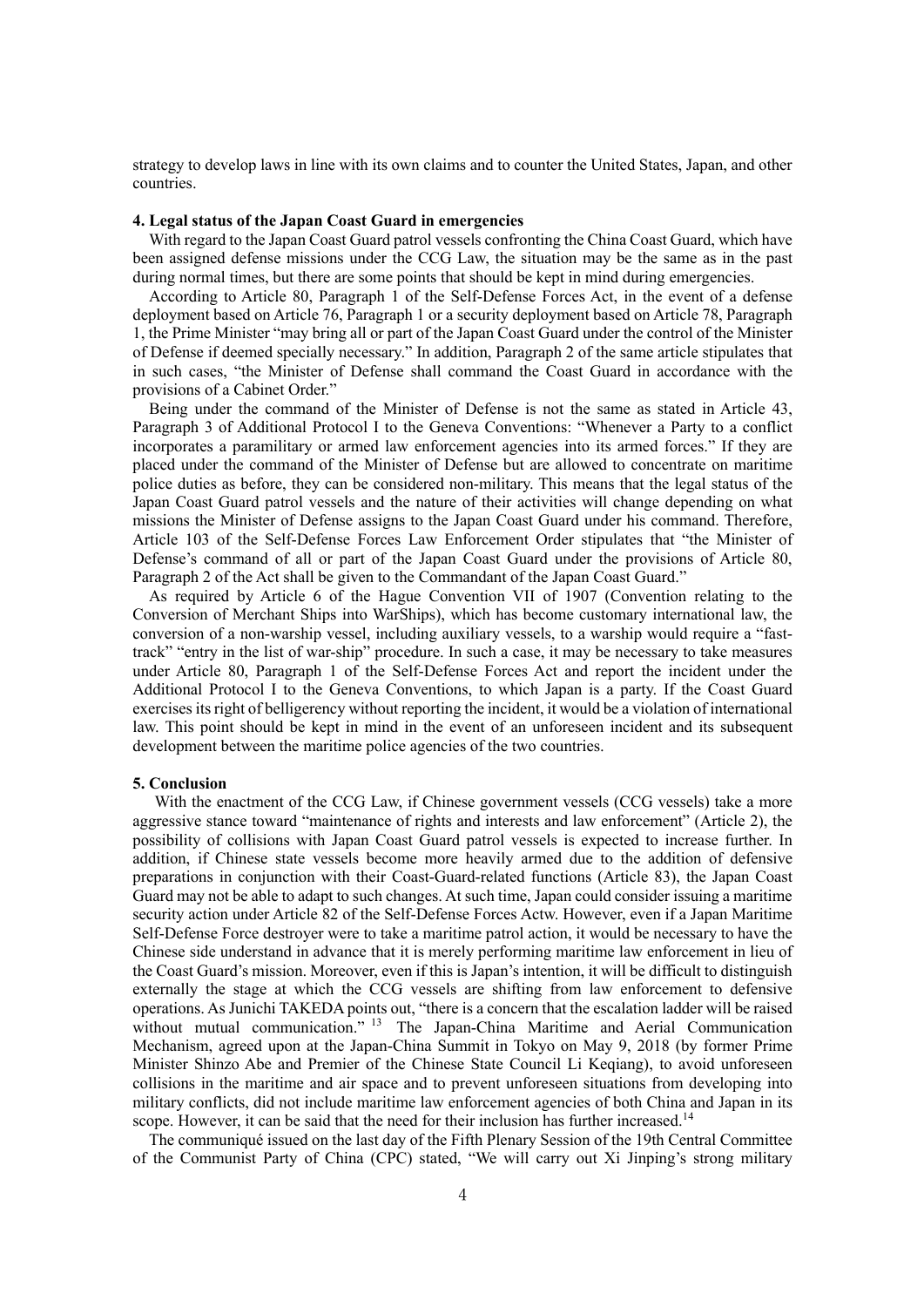ideology and the military strategic policy of the new era......the goal of reaching the 100th anniversary of the founding of the armed forces will be secured in 2027."<sup>15</sup> It will be necessary to keep a close eye on whether the "strenuous goals" referred to here are policy goals related to Taiwan and the Senkakus other than the strengthening and modernization of the People's Liberation Army. Presumably, in this year, China will be aware that it has prepared a force capable of countering the use of weapons as a police action by Japan's Coast Guard in the Senkaku Islands and the defensive capabilities of Japan's Self-Defense Forces.

In the future, a more realistic scenario would involve the manner of response the Japan Coast Guard and the Self-Defense Forces could pursue if, during peacetime, maritime militias secretly landed on the uninhabited Senkaku Islands, raised the Chinese flag, and refused to comply with the Japanese Coast Guard's request to leave. With the enactment of the CCG Law, it would seem that the time to seriously consider such a scenario is approaching. The U.S., now under the Biden administration, reaffirmed that Article 5 of the Japan-U.S. Security Treaty, which stipulates joint defense obligations, applies to the Senkaku Islands in a telephone conversation between Japan's Defense Minister Nobuo Kishi and U.S. Secretary of Defense John F. Austin on January 24, 2021. However, in response to China's occupation of the uninhabited islands, which in the previous scenario would not result in a single death, the United States is faced with a difficult choice—the so-called "Senkaku Paradox" regarding the extent to which it will participate in a risky operation to recover the islands under circumstances that might lead to a Sino-American war. In the first instance, Japan would need to fortify its own response capabilities.<sup>16</sup>

<sup>&</sup>lt;sup>1</sup> Takakazu KUMAGAI "Military Organization of the Command Structure of the China Coast Guard" at https//www.mod.go.jp/msdf/navcol/SSG/topics-column/col-097.html (Last accessed on: January 17, 2021)

<sup>2</sup> Junichi TAKEDA, "China Coast Guard Bureau (Armed Police Force Coast Guard Corps) and the Japan Coast Guard: Some Comparisons on the Maintenance of Maritime Interests and Maritime Law Enforcement," *Review of Island Studies*, Vol. 8, No. 2 (2019), p. 83.

<sup>3</sup> *The Mainichi Shimbun*, November 19, 2020, Tokyo Edition, p. 7.

<sup>4</sup> For an analysis of the draft China Coast Guard Law, see: Satonari MATSUO, "Publication of the China Coast Guard Draft - Unique Provisions on the Use of Force against Foreign Warships, etc." https://www.mod.go.jp/ msdf/navcol/assets/pdf/column182 01.pdf (Last accessed on: January 31, 2021).

<sup>5</sup> See: Shigeki SAKAMOTO, "An Analysis of China's Domestic Law Concerning the Sea," in *Japan's Maritime Policy and the Law of the Sea* [Supplemented Second Edition] (Shinzansha, 2019), pp. 405–429.

 $6$  The South China Sea Arbitration Award of 12 July 2016, p. 111, paras. 261–262.

<sup>7</sup> The International Tribunal for the Law of the Sea, in its Order on Provisional Measures in the Case of the Detention of the Ukrainian Fleet (Ukraine v. Russia) of 25 May 2019, in which the interpretation of "military activity" in Article 298(1)(b) of the UNCLOS was at issue, stated that the criteria for distinguishing between military and law enforcement activities are (1) Whether the vessel engaged in the activity is a naval vessel or a law enforcement vessel is a relevant factor in distinguishing between military and law enforcement activities, but it is not the only criterion (para. 64). (2) The distinction between military and law enforcement activities does not consist solely in the determination of their nature by the parties to the conflict (para. 65), but must be based on an objective assessment of the nature of the activity in question (para. 66). (3) The need to examine the sequence of events that gave rise to Russia's capture and detention of the Ukrainian ship and its crew, and to determine whether the capture and detention occurred in the context of military or law enforcement activities (para. 67). Both parties to the conflict, Russia and Ukraine, had declared that disputes concerning "military activities" were excluded from the compulsory dispute settlement procedure. With regard to the dispute raised in this case, Russia argued that it was a dispute concerning "military activities." By contrast, Ukraine argued that this was a dispute about "law enforcement activities" and the declaration was not applicable. ITLOS, Case Concerning the